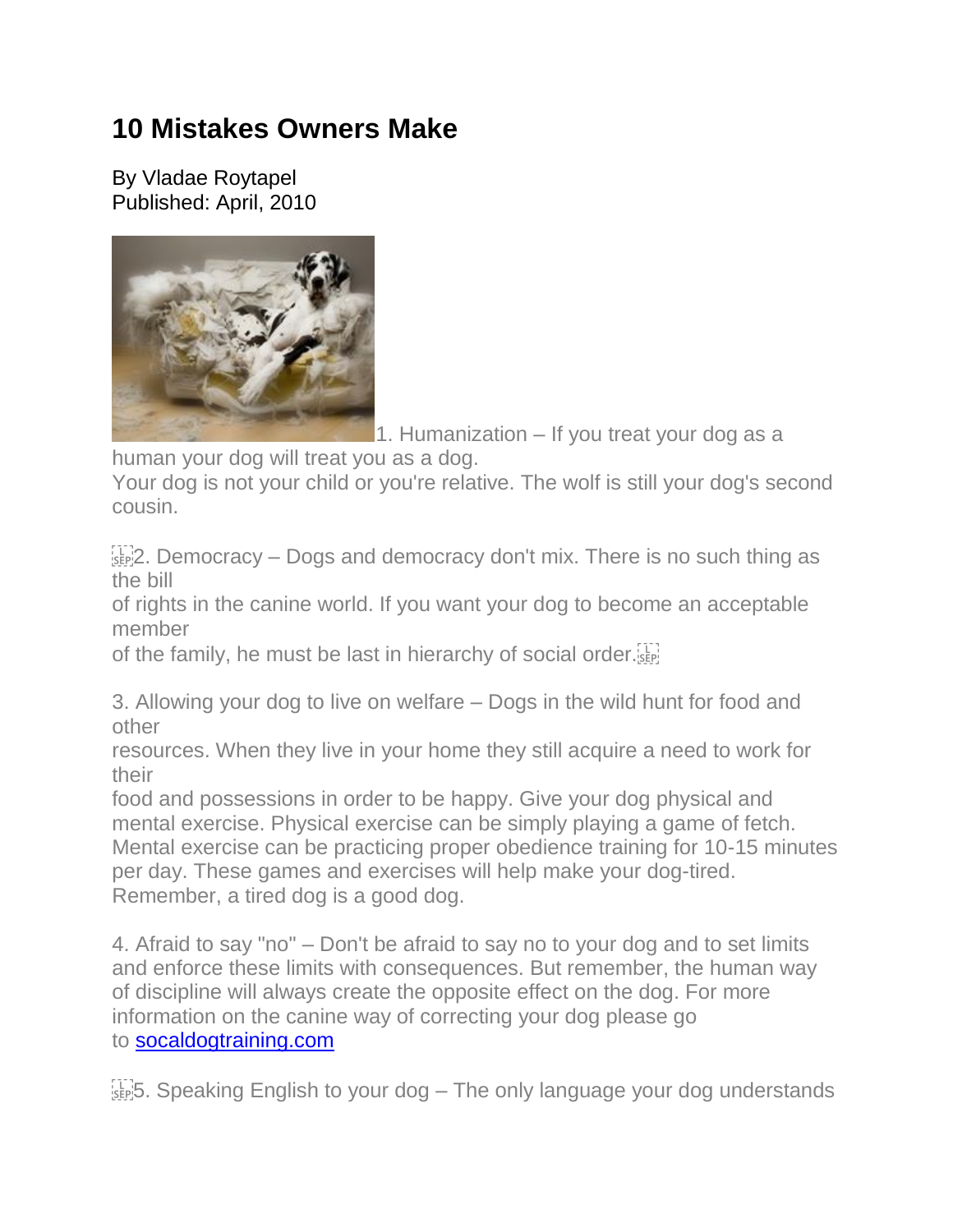is dogglish. Examples of speaking dogglish are praising your dog in a high pitch tone of voice. This means approval. Disciplining your dog in a low town of voice means disapproval.

 $\frac{1}{35}$ . Giving unconditional affection – Do dogs enjoy human affection? Yes, of course they do. But dogs need not only human affection to become balanced and happy. In fact, many people are shocked to learn that dogs actually desire structure and discipline more than they desire human affection. Touch and affection are human needs and desires that we inflict upon our dogs. But our dogs look to us for signs of leadership and rules, not touch and affection. Please make sure to always balance love and discipline.

 $\frac{1}{2}$ <sub>ster</sub>?. No demands for respect – Remember that no one will listen to you and give you respect out of gratitude. Do you think your dog is any different? No, dogs who obey an owner out of gratitude belong to the Hollywood movies and are not existent in reality. Start demanding respect. There are three ways to achieve this:

• Never give a command which you cannot reinforce • If you give a command follow through by all means necessary • Don't ever repeat a command.

 $\frac{1}{15}$ 8. Underserved privileges – If your dog is currently being rehabilitated or is displaying any kind of behavioral problem, you will want to stay away from allowing your dog these privileges:

• Sleeping with you in your bed and sharing the same furniture. This is giving your dog greater social status by physically raising himself above you or on the same level as you.

• Free feeding. Alpha always eats first. Make your dog wait for his food for one minute.

• Enter hallways and such before your dog does – alphas always go first.

 $\frac{1}{15}$ ,  $\frac{1}{10}$ . Allow the dog to lead on walks and bark in your house – Pulling on the leash in not just an inconvenience. It's a sign that your dog believes he is in charge of you. Did you know that allowing your dog to lead on a walk and bark in your house is giving your dog permission to growl and bite whomever he chooses? It's true! By doing this, he is putting himself in a position of authority and putting you in a subordinate position. Pulling on the leash can also lead to damage to the neck and impaired vision. It's okay if your dog barks one or two